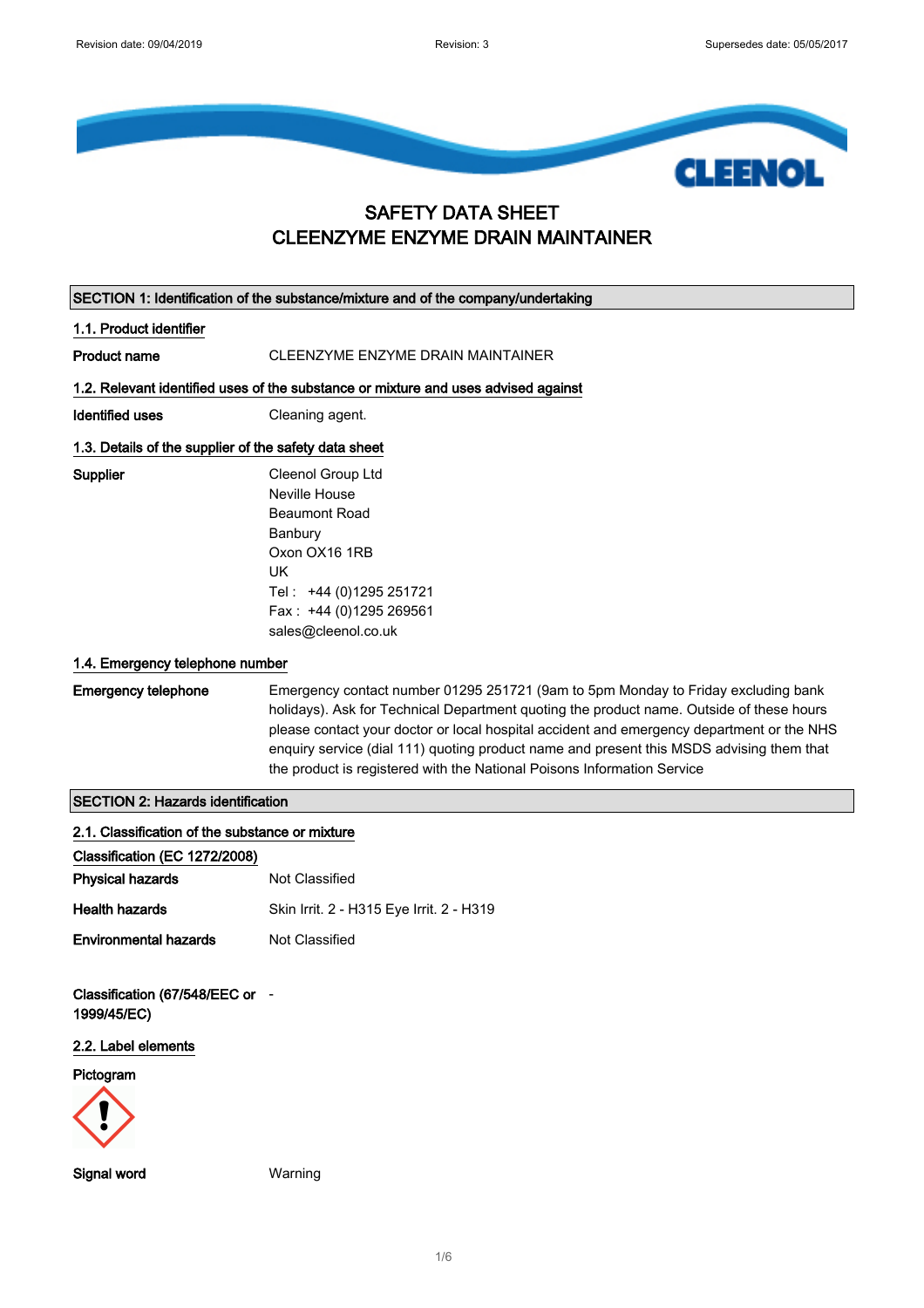| <b>Hazard statements</b>        | H315 Causes skin irritation.                                                       |
|---------------------------------|------------------------------------------------------------------------------------|
|                                 | H319 Causes serious eye irritation.                                                |
| <b>Precautionary statements</b> | P264 Wash contaminated skin thoroughly after handling.                             |
|                                 | P280 Wear protective gloves/ protective clothing/ eye protection/ face protection. |
|                                 | P302+P352 IF ON SKIN: Wash with plenty of water.                                   |
|                                 | P305+P351+P338 IF IN EYES: Rinse cautiously with water for several minutes. Remove |
|                                 | contact lenses, if present and easy to do. Continue rinsing.                       |
|                                 | P321 Specific treatment (see medical advice on this label).                        |
|                                 | P332+P313 If skin irritation occurs: Get medical advice/ attention.                |
|                                 | P337+P313 If eye irritation persists: Get medical advice/attention.                |
|                                 | P362+P364 Take off contaminated clothing and wash it before reuse.                 |

#### 2.3. Other hazards

Other Hazards None

### SECTION 3: Composition/information on ingredients

### 3.2. Mixtures

### NATUALLY OCCURING MICRO-ORGANISMS 60-100% (NATUALLY OCCURING MICRO-ORGANISMS

CAS number: —

#### Classification

Skin Irrit. 2 - H315 Eye Irrit. 2 - H319

Classification (67/548/EEC or 1999/45/EC) Xi;R36/38.

The Full Text for all R-Phrases and Hazard Statements are Displayed in Section 16.

| <b>SECTION 4: First aid measures</b>                                            |                                                                                                                                                                                             |
|---------------------------------------------------------------------------------|---------------------------------------------------------------------------------------------------------------------------------------------------------------------------------------------|
| 4.1. Description of first aid measures                                          |                                                                                                                                                                                             |
| Inhalation                                                                      | Move affected person to fresh air at once. Rinse nose and mouth with water. Get medical<br>attention if any discomfort continues.                                                           |
| Ingestion                                                                       | Never give anything by mouth to an unconscious person. Do not induce vomiting. Rinse<br>mouth thoroughly with water. Get medical attention if any discomfort continues.                     |
| <b>Skin contact</b>                                                             | Remove affected person from source of contamination. Remove contaminated clothing. Wash<br>skin thoroughly with soap and water. Get medical attention if irritation persists after washing. |
| Eye contact                                                                     | Remove affected person from source of contamination. Remove any contact lenses and open<br>eyelids wide apart. Continue to rinse for at least 15 minutes and get medical attention.         |
|                                                                                 | 4.2. Most important symptoms and effects, both acute and delayed                                                                                                                            |
| Inhalation                                                                      | May cause respiratory irritation.                                                                                                                                                           |
| Ingestion                                                                       | May cause discomfort if swallowed.                                                                                                                                                          |
| <b>Skin contact</b>                                                             | May cause skin irritation.                                                                                                                                                                  |
| Eye contact                                                                     | May cause eye irritation.                                                                                                                                                                   |
| 4.3. Indication of any immediate medical attention and special treatment needed |                                                                                                                                                                                             |
| <b>Specific treatments</b>                                                      | Seek medical attention if irritation or symptoms persist. Symptomatic treatment                                                                                                             |
| <b>SECTION 5: Firefighting measures</b>                                         |                                                                                                                                                                                             |

### 5.1. Extinguishing media

Suitable extinguishing media The product is not flammable. Use fire-extinguishing media suitable for the surrounding fire.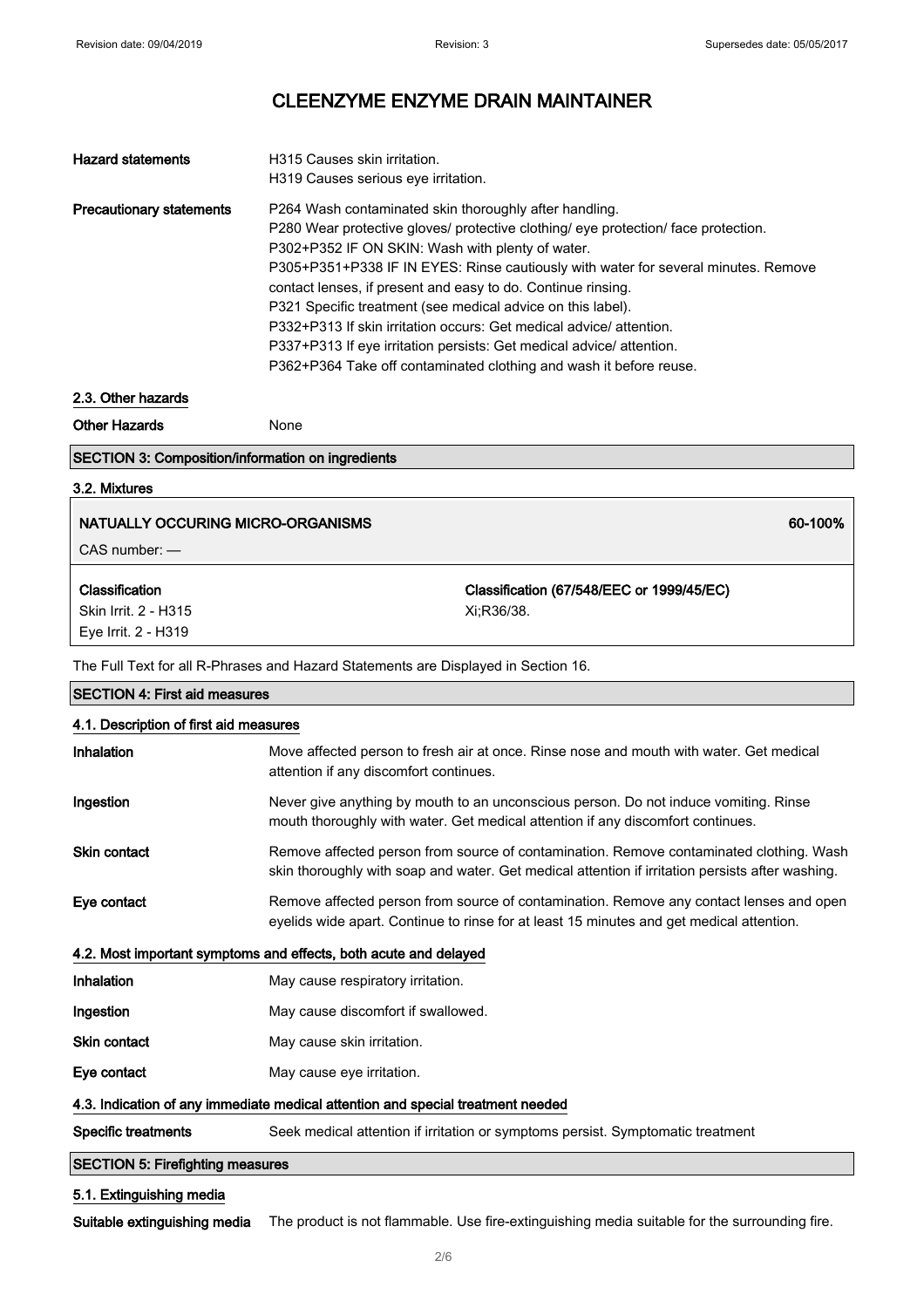| 5.2. Special hazards arising from the substance or mixture |                                                                                                                                                                                                                                   |
|------------------------------------------------------------|-----------------------------------------------------------------------------------------------------------------------------------------------------------------------------------------------------------------------------------|
| Specific hazards                                           | Burning may produce irritating, toxic and obnoxious fumes.<br>Oxides of Carbon, Nitrogen and Sulphur.                                                                                                                             |
| 5.3. Advice for firefighters                               |                                                                                                                                                                                                                                   |
| Special protective equipment<br>for firefighters           | Wear positive-pressure self-contained breathing apparatus (SCBA) and appropriate protective<br>clothing.                                                                                                                          |
| <b>SECTION 6: Accidental release measures</b>              |                                                                                                                                                                                                                                   |
|                                                            | 6.1. Personal precautions, protective equipment and emergency procedures                                                                                                                                                          |
| <b>Personal precautions</b>                                | Wear protective clothing as described in Section 8 of this safety data sheet.                                                                                                                                                     |
| 6.2. Environmental precautions                             |                                                                                                                                                                                                                                   |
| <b>Environmental precautions</b>                           | Avoid or minimise the creation of any environmental contamination.                                                                                                                                                                |
| 6.3. Methods and material for containment and cleaning up  |                                                                                                                                                                                                                                   |
| Methods for cleaning up                                    | Stop leak if possible without risk. Absorb in vermiculite, dry sand or earth and place into<br>containers. Flush contaminated area with plenty of water. Avoid the spillage or runoff entering<br>drains, sewers or watercourses. |
| 6.4. Reference to other sections                           |                                                                                                                                                                                                                                   |
| Reference to other sections                                | See section 3,8 & 13 for further information                                                                                                                                                                                      |
| <b>SECTION 7: Handling and storage</b>                     |                                                                                                                                                                                                                                   |
| 7.1. Precautions for safe handling                         |                                                                                                                                                                                                                                   |
| <b>Usage precautions</b>                                   | Avoid spilling. Avoid contact with skin and eyes.                                                                                                                                                                                 |
|                                                            | 7.2. Conditions for safe storage, including any incompatibilities                                                                                                                                                                 |
| Storage precautions                                        | Store in tightly-closed, original container in a dry, cool and well-ventilated place. Keep only in<br>the original container.                                                                                                     |
| Storage class                                              | Chemical storage.                                                                                                                                                                                                                 |
| 7.3. Specific end use(s)                                   |                                                                                                                                                                                                                                   |
| Specific end use(s)                                        | The identified uses for this product are detailed in Section 1.2.                                                                                                                                                                 |
| <b>SECTION 8: Exposure Controls/personal protection</b>    |                                                                                                                                                                                                                                   |
| 8.1. Control parameters                                    |                                                                                                                                                                                                                                   |
| Ingredient comments                                        | WEL = Workplace Exposure Limits                                                                                                                                                                                                   |
| 8.2. Exposure controls                                     |                                                                                                                                                                                                                                   |
| Protective equipment                                       |                                                                                                                                                                                                                                   |
| Appropriate engineering<br>controls                        | Provide adequate ventilation. Avoid inhalation of vapours. Observe any occupational<br>exposure limits for the product or ingredients.                                                                                            |
| Eye/face protection                                        | Eyewear complying with an approved standard should be worn if a risk assessment indicates<br>eye contact is possible. Personal protective equipment for eye and face protection should                                            |

3/ 6

splash goggles or face shield.

comply with European Standard EN166. The following protection should be worn: Chemical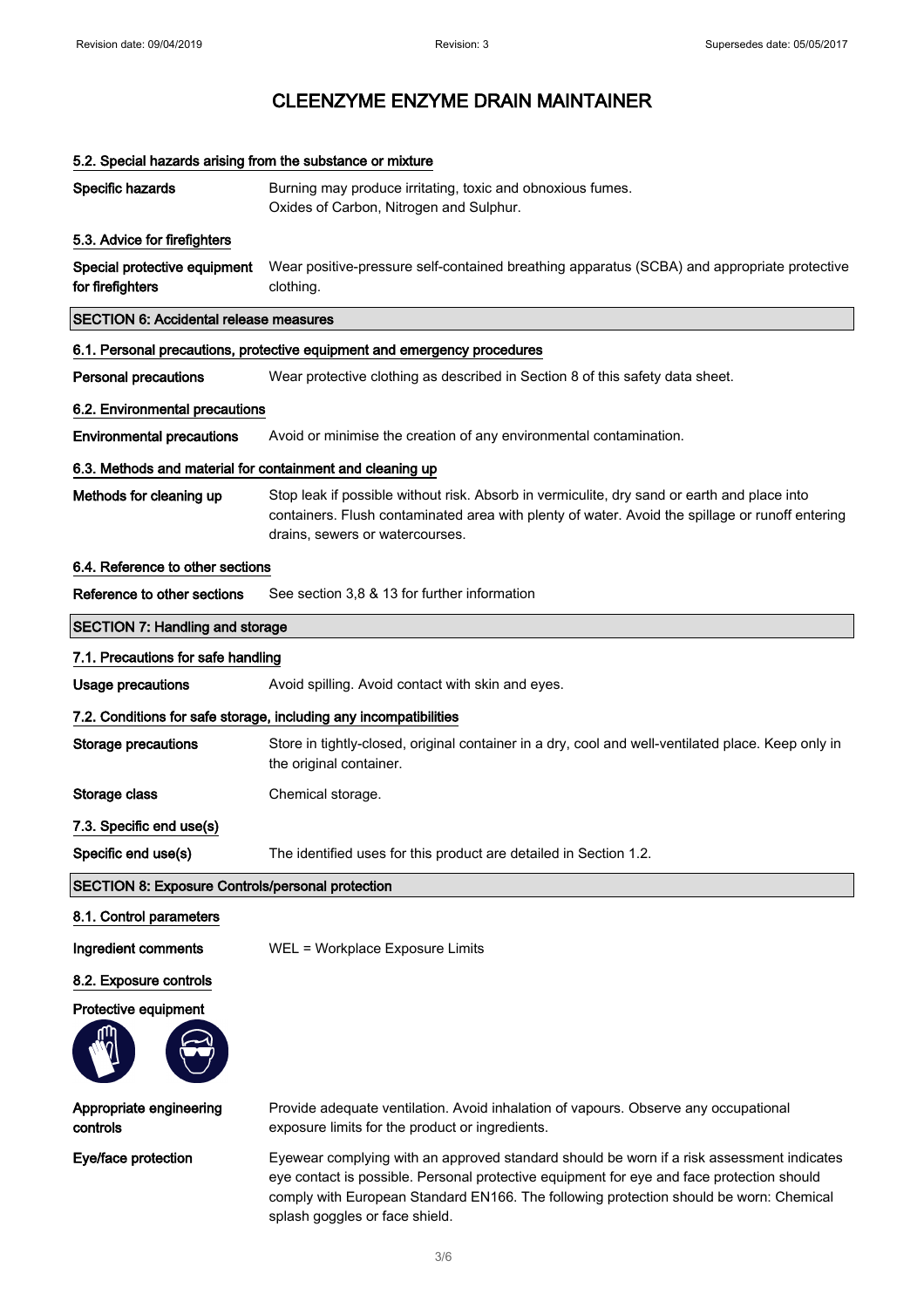| Hand protection                                            | Chemical-resistant, impervious gloves complying with an approved standard should be worn if                                                                                                                                                                     |
|------------------------------------------------------------|-----------------------------------------------------------------------------------------------------------------------------------------------------------------------------------------------------------------------------------------------------------------|
|                                                            | a risk assessment indicates skin contact is possible. To protect hands from chemicals, gloves<br>should comply with European Standard EN374.                                                                                                                    |
| Other skin and body<br>protection                          | Wear appropriate clothing to prevent any possibility of skin contact.                                                                                                                                                                                           |
| Hygiene measures                                           | Do not smoke in work area. Wash at the end of each work shift and before eating, smoking<br>and using the toilet. Wash promptly if skin becomes contaminated. Promptly remove any<br>clothing that becomes contaminated. When using do not eat, drink or smoke. |
| <b>Respiratory protection</b>                              | No specific recommendations. Respiratory protection may be required if excessive airborne<br>contamination occurs.                                                                                                                                              |
| <b>SECTION 9: Physical and Chemical Properties</b>         |                                                                                                                                                                                                                                                                 |
| 9.1. Information on basic physical and chemical properties |                                                                                                                                                                                                                                                                 |
| Appearance                                                 | Liquid.                                                                                                                                                                                                                                                         |
| рH                                                         | pH (concentrated solution): 11.3                                                                                                                                                                                                                                |
| 9.2. Other information                                     |                                                                                                                                                                                                                                                                 |
| Other information                                          | None.                                                                                                                                                                                                                                                           |
| <b>SECTION 10: Stability and reactivity</b>                |                                                                                                                                                                                                                                                                 |
| 10.1. Reactivity                                           |                                                                                                                                                                                                                                                                 |
| Reactivity                                                 | No test data specifically related to reactivity available for this product or its ingredients.                                                                                                                                                                  |
| 10.2. Chemical stability                                   |                                                                                                                                                                                                                                                                 |
| <b>Stability</b>                                           | Stable at normal ambient temperatures.                                                                                                                                                                                                                          |
| 10.3. Possibility of hazardous reactions                   |                                                                                                                                                                                                                                                                 |
| Possibility of hazardous<br>reactions                      | None known.                                                                                                                                                                                                                                                     |
| 10.4. Conditions to avoid                                  |                                                                                                                                                                                                                                                                 |
| Conditions to avoid                                        | Avoid excessive heat for prolonged periods of time.                                                                                                                                                                                                             |
| 10.5. Incompatible materials                               |                                                                                                                                                                                                                                                                 |
| Materials to avoid                                         | None known.                                                                                                                                                                                                                                                     |
| 10.6. Hazardous decomposition products                     |                                                                                                                                                                                                                                                                 |
| Hazardous decomposition<br>products                        | Fire creates: Carbon monoxide (CO). Carbon dioxide (CO2).                                                                                                                                                                                                       |
| <b>SECTION 11: Toxicological information</b>               |                                                                                                                                                                                                                                                                 |
| 11.1. Information on toxicological effects                 |                                                                                                                                                                                                                                                                 |
| Inhalation                                                 | Gas or vapour in high concentrations may irritate the respiratory system. Symptoms following<br>overexposure may include the following: Coughing.                                                                                                               |

- Ingestion May cause discomfort if swallowed.
- Skin contact **IFF 1886** Irritating to skin.
- Eye contact **I**rritating to eyes.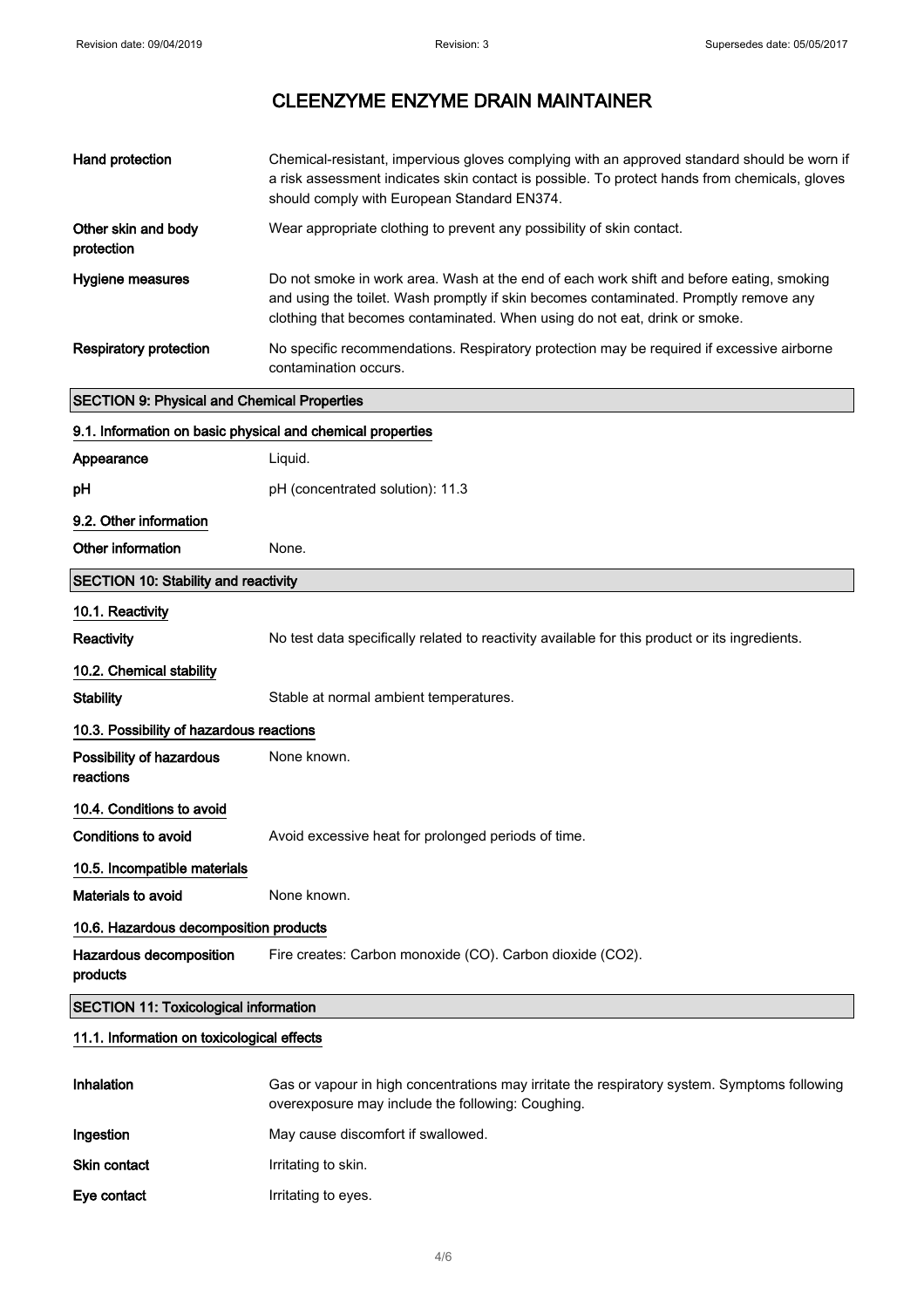| <b>SECTION 12: Ecological Information</b>                   |                                                                                                                                |
|-------------------------------------------------------------|--------------------------------------------------------------------------------------------------------------------------------|
| Ecotoxicity                                                 | Not regarded as dangerous for the environment.                                                                                 |
| 12.1. Toxicity                                              |                                                                                                                                |
| <b>Toxicity</b>                                             | The product is not believed to present a hazard due to its physical nature.                                                    |
| 12.2. Persistence and degradability                         |                                                                                                                                |
| Persistence and degradability The product is biodegradable. |                                                                                                                                |
| 12.3. Bioaccumulative potential                             |                                                                                                                                |
| <b>Bioaccumulative potential</b>                            | Not known.                                                                                                                     |
| 12.4. Mobility in soil                                      |                                                                                                                                |
| <b>Mobility</b>                                             | The product is soluble in water.                                                                                               |
| 12.5. Results of PBT and vPvB assessment                    |                                                                                                                                |
| Results of PBT and vPvB<br>assessment                       | This product does not contain any substances classified as PBT or vPvB.                                                        |
| 12.6. Other adverse effects                                 |                                                                                                                                |
| Other adverse effects                                       | None known.                                                                                                                    |
| <b>SECTION 13: Disposal considerations</b>                  |                                                                                                                                |
| 13.1. Waste treatment methods                               |                                                                                                                                |
| <b>Disposal methods</b>                                     | Dispose of waste to licensed waste disposal site in accordance with the requirements of the<br>local Waste Disposal Authority. |
| <b>SECTION 14: Transport information</b>                    |                                                                                                                                |
| Road transport notes                                        | Not classified.                                                                                                                |
| Rail transport notes                                        | Not classified.                                                                                                                |
| Sea transport notes                                         | Not classified.                                                                                                                |
| Air transport notes                                         | Not classified.                                                                                                                |
| 14.1. UN number                                             |                                                                                                                                |
| Not applicable.                                             |                                                                                                                                |
| 14.2. UN proper shipping name                               |                                                                                                                                |
| Not applicable.                                             |                                                                                                                                |
| 14.3. Transport hazard class(es)                            |                                                                                                                                |
| No transport warning sign required.                         |                                                                                                                                |
| 14.4. Packing group                                         |                                                                                                                                |
| Not applicable.                                             |                                                                                                                                |
| 14.5. Environmental hazards                                 |                                                                                                                                |
| Environmentally hazardous substance/marine pollutant        |                                                                                                                                |

No.

### 14.6. Special precautions for user

Not applicable.